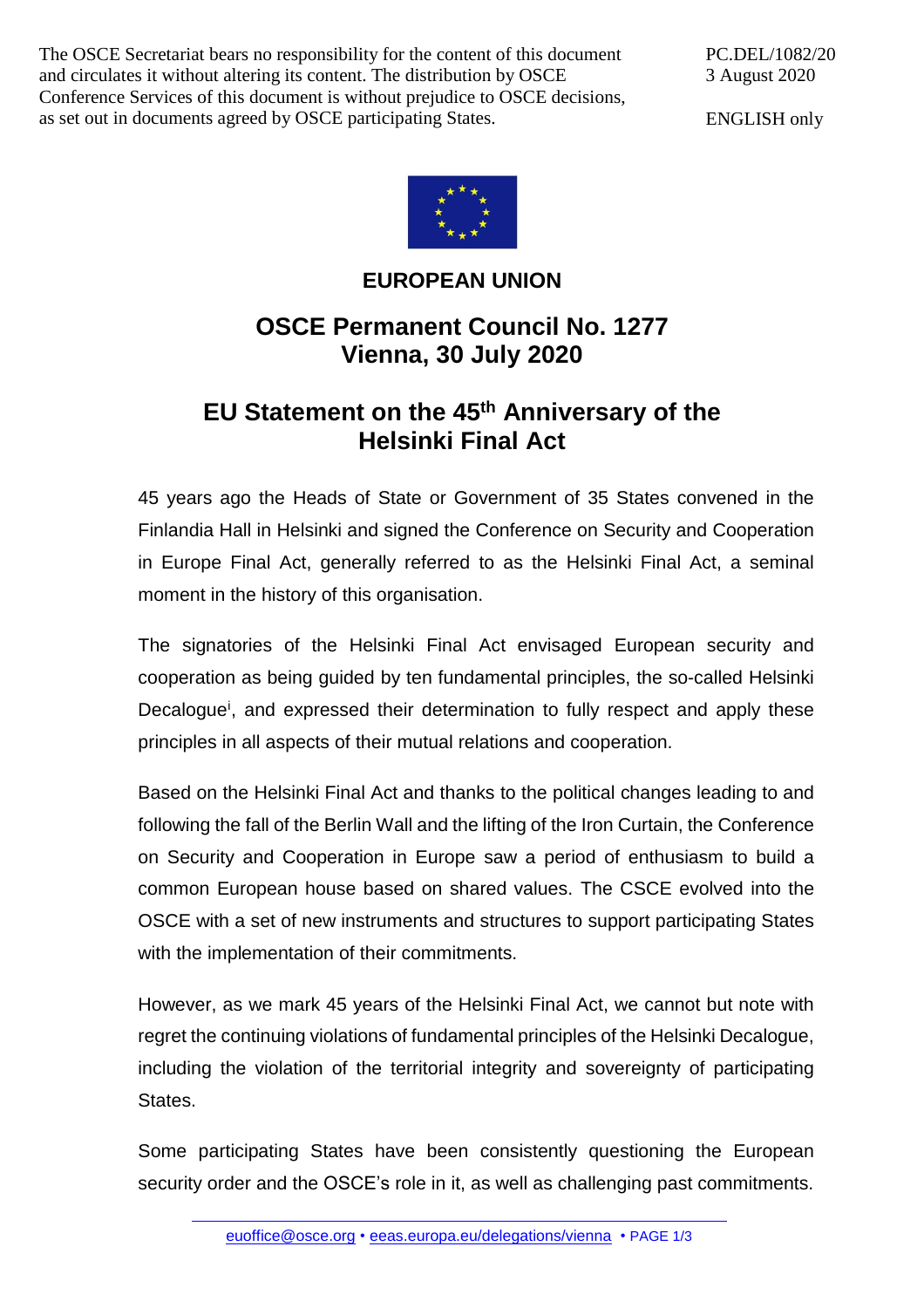The conflict in eastern Ukraine caused by acts of aggression by the Russian armed forces, and the illegal annexation of the Autonomous Republic of Crimea and the city of Sevastopol by the Russian Federation which we strongly condemn and do not recognize, continue to pose a severe challenge to European security and have demonstrated the dangerous consequences that follow when international law and fundamental principles of the OSCE are violated. In addition, the protracted conflicts in the Republic of Moldova and in Georgia as well as the Nagorno-Karabakh conflict continue to fragilise peace and stability and can be resolved durably only if the parties involved agree to solve them in line with OSCE principles.

Through the Helsinki Final Act the participating States recognise that respect for the human rights and fundamental freedoms is an essential factor for the peace, justice and well-being necessary to ensure the development of friendly relations and cooperation between States. We continue to see repression on human rights and fundamental freedoms, evidenced by mounting pressure and attacks on human rights defenders, journalists and media actors across the OSCE area. Lasting security cannot be sustained without respect for human rights and fundamental freedoms, democracy, and the rule of law. Our OSCE commitments are more relevant than ever in these challenging times and we need to redouble the focus on their implementation.

The Helsinki Final Act also recognises that security in Europe is to be considered in the broader context of security in the world and that European security is closely linked with security in the Mediterranean area. We recognise that this link has become all the more relevant as has our cooperation with our Mediterranean Partners, given the growing range of challenges and opportunities stemming from the Mediterranean region and beyond, as agreed in Milan in 2018. Recent developments within the Mediterranean region have justified this vision in the promotion of security and stability in the Mediterranean region as a whole, acknowledging that it remains at the top of the EU agenda.

The OSCE has also reached out to Asia. Today, ties with the Asian Partners for Cooperation are close and contribute to trust and mutual understanding in accordance with the OSCE's comprehensive and cooperative concept of security stretching from Vancouver to Vladivostok.